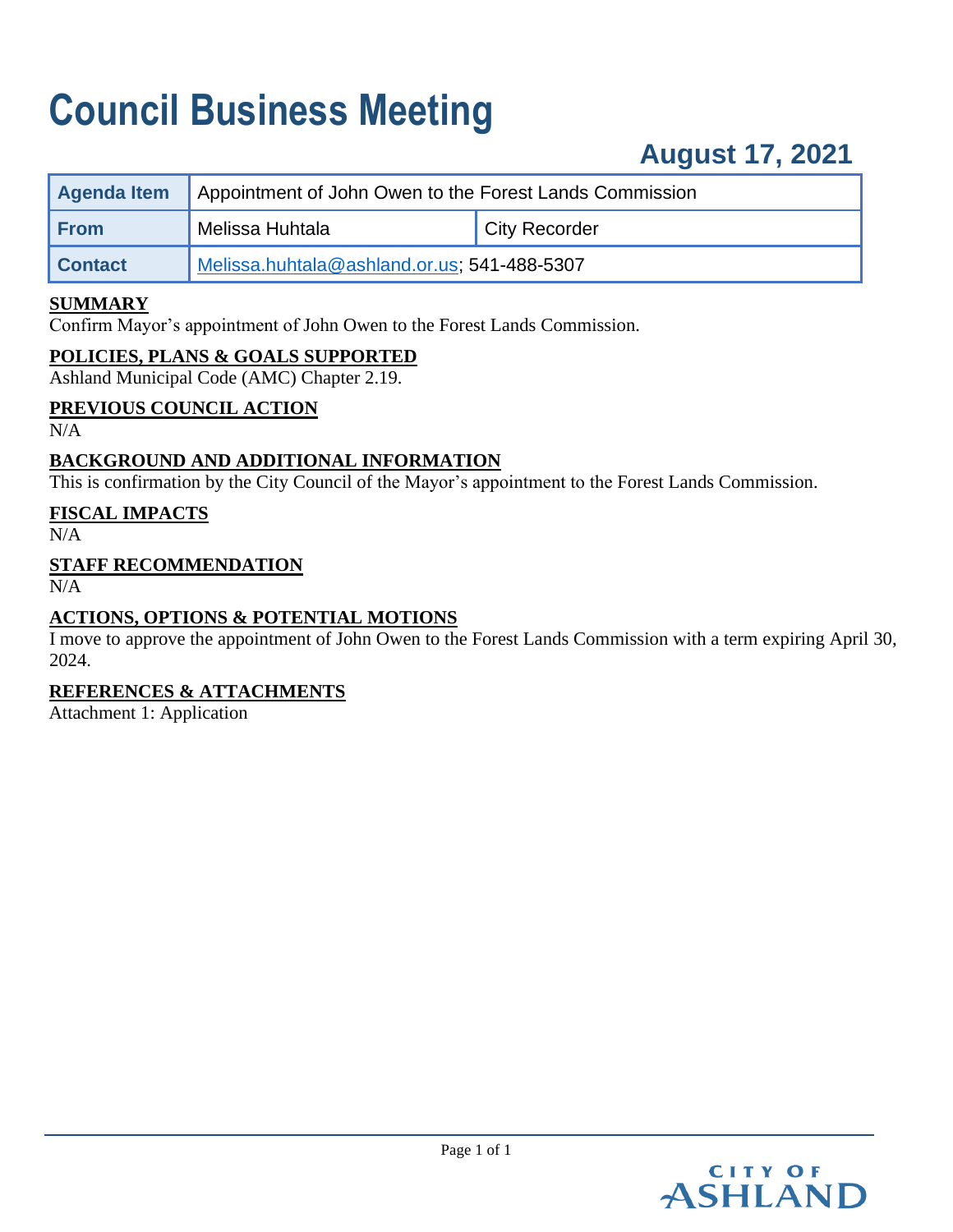#### **APPLICATION FOR APPOINTMENT TO CITY COMMISSION/COMMITTEE**

Please type or print answers to the following questions and submit to the City Recorder at City Hall, 20 E Main Street, or email [melissa.huhtala@ashland.or.us.](mailto:melissa.huhtala@ashland.or.us) If you have any questions, please feel free to contact the City Recorder at 488-5307. **Attach additional sheets if necessary.**

Name\_\_John F. Owen\_\_\_\_\_\_\_\_\_\_\_\_\_\_\_\_\_\_\_\_\_\_\_\_\_\_\_\_\_\_\_\_\_\_\_\_\_\_\_\_\_\_\_\_\_\_\_\_\_\_\_\_\_\_\_\_\_\_\_\_\_\_\_\_

Requesting to serve on: The Forest Lands Commission

| Mailing Address_500 Grandview Drive, Ashland, OR. |                      |
|---------------------------------------------------|----------------------|
| 97520                                             |                      |
|                                                   |                      |
| Occupation_retired U.S. Forest Service_           | Phone: Home 541-552- |
| 0522                                              |                      |
| Work NA                                           |                      |
| Email $ecorighter@gmail.com$                      |                      |
| Fax 541-552-0522                                  |                      |

#### **1. Education Background**

What schools have you attended?

U.C. Davis; California State University, East Bay; University of Arizona, Tucson

What degrees do you hold?

B.A. in English\_\_\_\_\_\_\_\_\_\_\_\_\_\_\_\_\_\_\_\_\_\_\_\_\_\_\_\_\_\_\_\_\_\_\_\_\_\_\_\_

\_\_\_\_\_\_\_\_\_\_\_\_\_\_\_\_\_\_\_\_\_\_\_\_\_\_\_\_\_\_\_\_\_\_\_\_\_\_\_\_\_

\_\_\_\_\_\_\_\_\_\_\_\_\_\_\_\_\_\_\_\_\_\_\_\_\_\_\_\_\_\_\_\_\_\_\_\_\_\_\_\_\_\_\_\_\_\_\_\_\_\_\_\_\_\_\_\_\_\_\_\_\_\_\_\_\_\_\_\_\_\_\_ What additional training or education have you had that would apply to this position?

Undergraduate minor in Natural Sciences; over 400 hours of formal training in contract law and management.

\_\_\_\_\_\_\_\_\_\_\_\_\_\_\_\_\_\_\_\_\_\_\_\_\_\_\_\_\_\_\_\_\_\_\_\_\_\_\_\_\_\_\_\_\_\_\_\_\_\_\_\_\_\_\_\_\_\_\_\_\_\_\_\_\_\_\_\_\_\_\_\_

#### **2. Related Experience**

What prior work experience have you had that would help you if you were appointed to this position?

30 years with the U.S. Forest Service as a contracting officer and acquisitions program manager\_\_\_\_\_\_\_\_\_\_\_\_\_\_\_\_\_\_\_\_\_\_\_\_\_\_\_\_\_\_\_\_\_\_\_\_\_\_\_\_\_\_\_\_\_\_\_\_\_\_\_\_\_\_\_\_\_\_\_\_\_\_\_\_\_\_\_\_\_\_\_\_

\_\_\_\_\_\_\_\_\_\_\_\_\_\_\_\_\_\_\_\_\_\_\_\_\_\_\_\_\_\_\_\_\_\_\_\_\_\_\_\_\_\_\_\_\_\_\_\_\_\_\_\_\_\_\_\_\_\_\_\_\_\_\_\_\_\_\_\_\_\_\_\_

Do you feel it would be advantageous for you to have further training in this field, such as attending conferences or seminars? Why? \_

Continuing education is always valuable.

#### **3. Interests**

Why are you applying for this position?